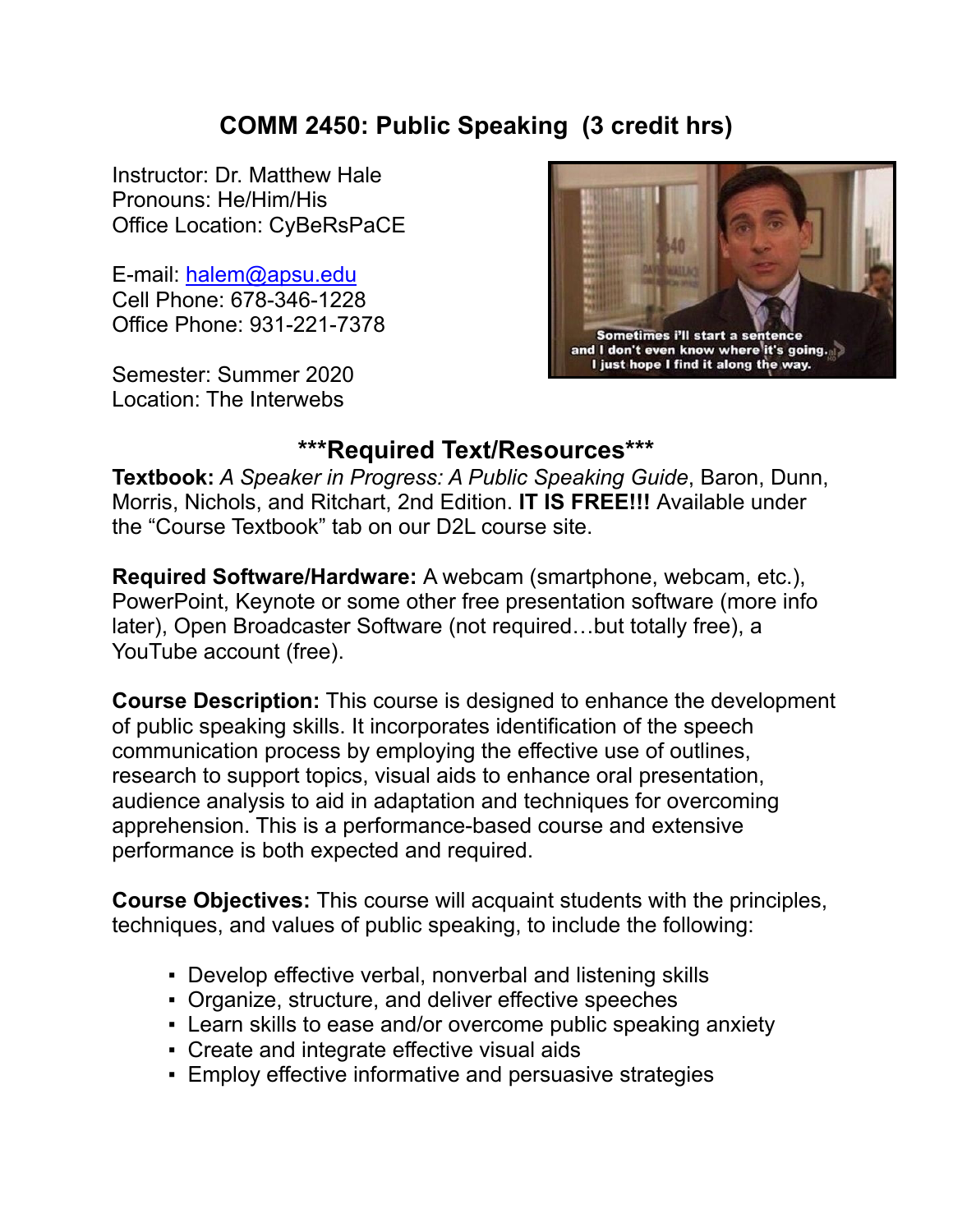## **Course Policies and Procedures**

**Disability Access:** Any student who has a disability that may affect his/her academic performance is encouraged to make an appointment with me to discuss this matter, or you may contact Disability Services; Telephone 221-6230; TTY 221-6278; Fax 221-7102.

**Official Communication:** AP Mail is the official means of communication at APSU. Correspondence between the university and students will be sent to the students' APSU Mail account; other email accounts will not be utilized. Students are encouraged to check their AP Mail account on a regular basis.

**Academic Dishonesty:** The Austin Peay State University Student Handbook states: Academic dishonesty may be defined as any act of dishonesty in academic work. This includes, but is not limited to, plagiarism, the changing or falsifying of any academic documents or materials, cheating and giving or receiving of unauthorized aid in tests, examinations or other assigned work. Students guilty of academic misconduct, either directly or indirectly through participation or assistance, are immediately responsible to the instructor of the class. Penalties for academic misconduct will vary with the seriousness of the offense and may include, but are not limited to, a grade of "F" on the work in question, a grade of "F" in the course, reprimand, probation, suspension and expulsion.

**Misconduct:** Actions such as hazing, harassment, disorderly conduct, and endangering any person's health are considered acts of misconduct which may subject the offending individual or organization to disciplinary sanctions.

**Professionalism and Respect:** You are expected to behave professionally in your contributions to discussions, feedback given to your peers, interactions with the instructor, and, of course, in the work you do for class assignments. Discourteous, threatening, or harassing behavior will not be tolerated. Respect works both ways. I do my best to be courteous and fair in all situations and at all times. If you ever feel that you are being treated otherwise by anyone (including me), please contact me.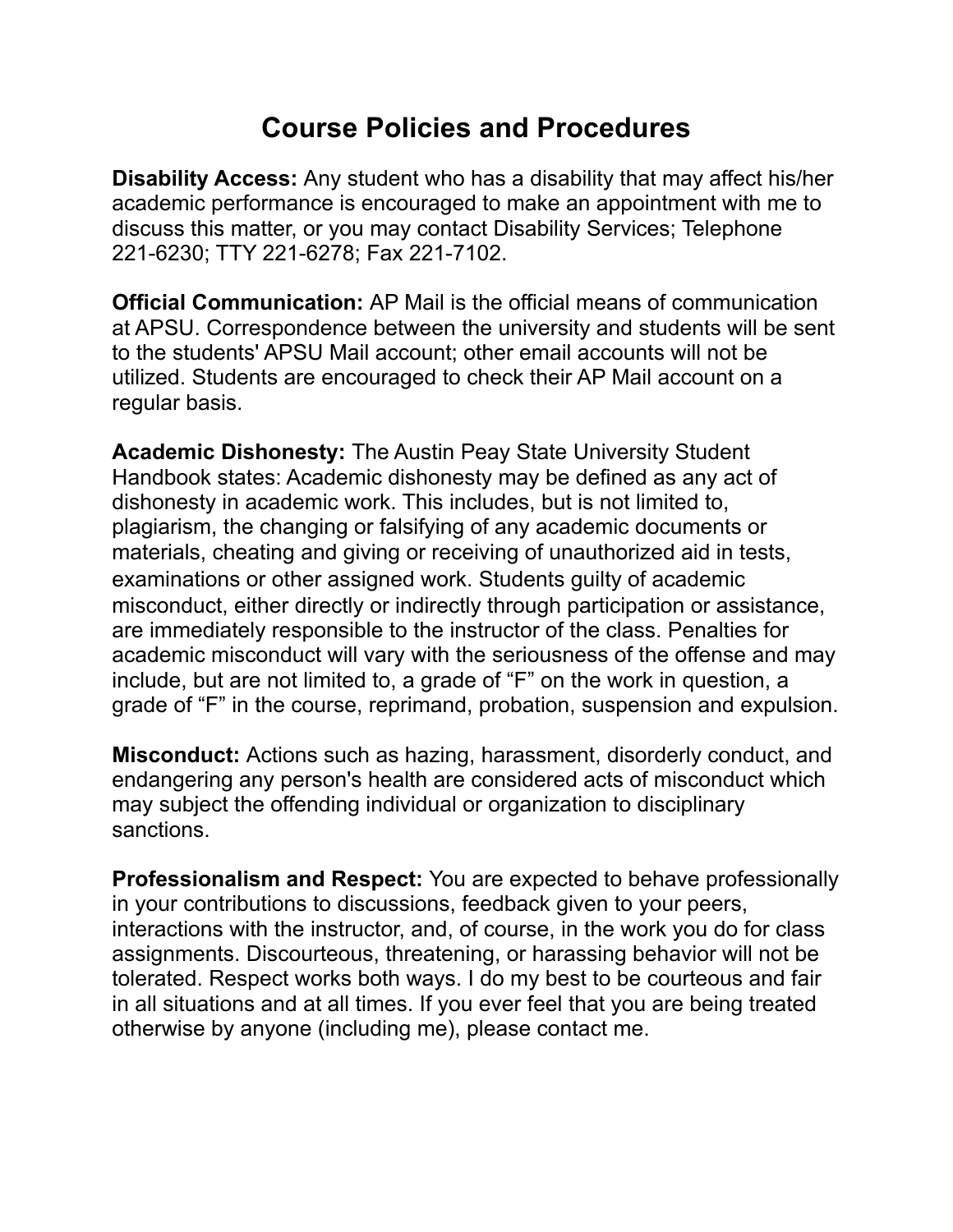**"Attendance":** This is a digital class. You won't have to be anywhere in particular. What you do have to do is be online, participate in activities, and submit your assignments on time and according to instructions.

**Assignment Submission Policy:** All assignments must be submitted to the appropriate Dropbox on D2L by the designated time/due date indicated on the syllabus. **I will only accept** *.doc* **or** *.docx* **files. No exceptions.** 

**Late Assignments:** I will not accept any late assignments.

**Submitting Assignments Correctly:** It is your responsibility to ensure that I receive what I need to grade. Check your files. Double check to ensure your upload worked. If I attempt to open your file and there is nothing there, an unfinished draft, or the incorrect file format by the due date, I will grade what has been submitted as is. No exceptions.

**Email Replies:** I will do my very best to reply to all emails within about 5 hour period excepting holidays and weekends. If you do not hear from me within 24 hours, feel free to resend your message.

**Office Hours:** I will be offering Zoom and call meetings. You may text me if you have time-sensitive issues, but email communication is preferred.

**Grading Turnaround:** I will try my best to always return graded materials with extensive feedback within the week. There are times where grading may be more involved. Accordingly, my response time may be slower.

**Exceptions:** As with any policies, I am willing to make exceptions under certain extenuating circumstances. If you have any conflicts with the schedule or policies outlined here, please contact me and let me know as soon as possible.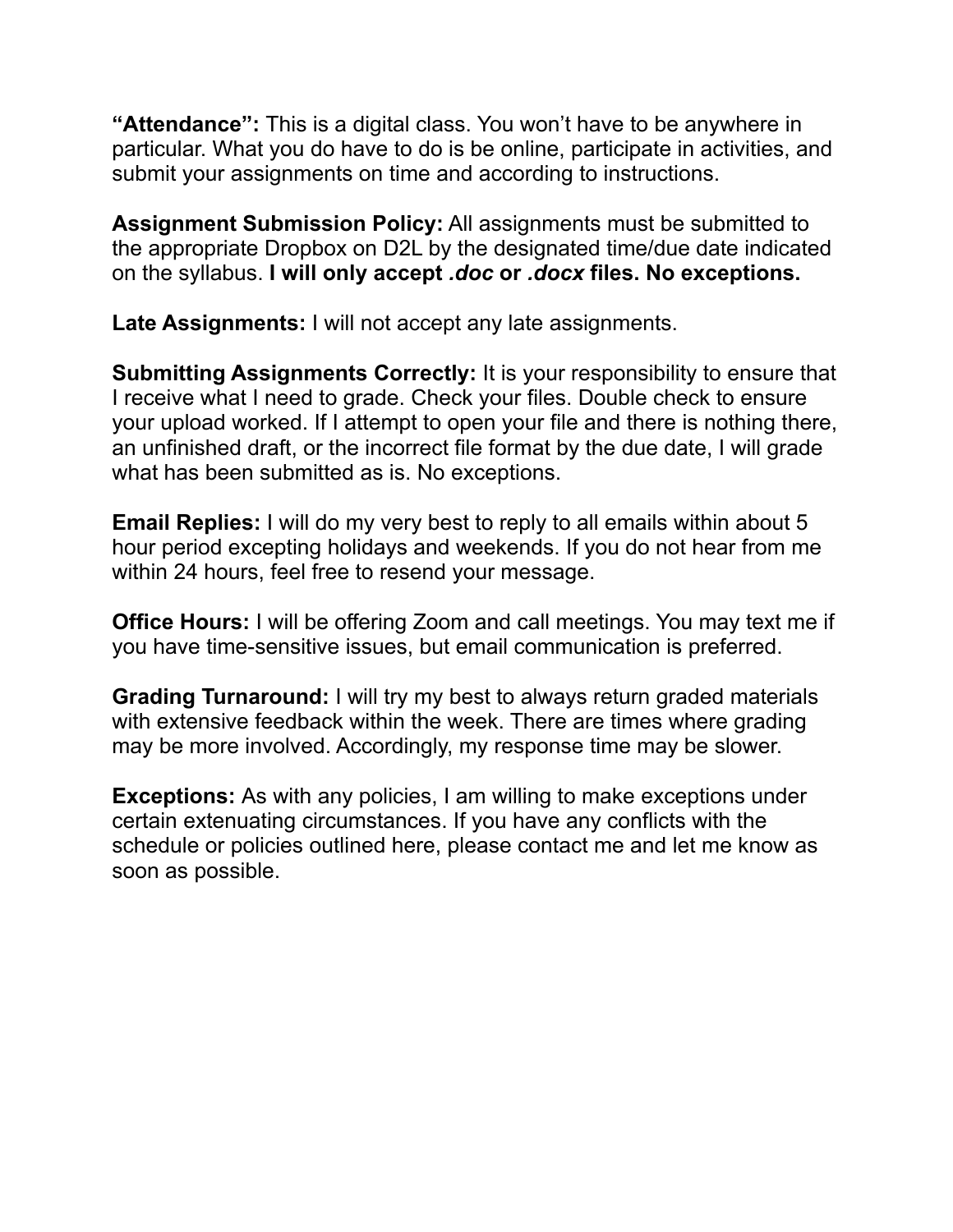# **Course Assignments**

| <b>ASSIGNMENT</b>             | <b>POINTS</b> | <b>TOTAL %</b> | <b>DUE DATE</b>   |
|-------------------------------|---------------|----------------|-------------------|
| <b>SELF INTRODUCTION</b>      | 50            | 10%            | June 5            |
| <b>MEDIA REVIEW: PROPOSAL</b> | 25            | 5%             | June 8            |
| <b>MEDIA REVIEW: OUTLINE</b>  | 25            | 5%             | June 10           |
| <b>MEDIA REVIEW: SPEECH</b>   | 100           | 20%            | June 14           |
| <b>ZOOM JOB INTERVIEW</b>     | 100           | 20%            | <b>June 15-19</b> |
| <b>PERSUASIVE: PROPOSAL</b>   | 25            | 5%             | June 22           |
| PERSUASIVE: OUTLINE           | 25            | 5%             | June 24           |
| PERSUASIVE: VISUAL AID        | 50            | 10%            | June 25           |
| PERSUASIVE: SPEECH            | 100           | 20%            | June 30           |
|                               |               |                |                   |
| <b>TOTAL POINTS POSSIBLE</b>  | 500           |                | N/A               |

# **Performance and Grading Breakdown**

| <b>LETTER GRADE</b> | <b>POINT RANGE</b> |
|---------------------|--------------------|
| A                   | 450-500            |
| В                   | 400-449            |
| C                   | 350-399            |
| D                   | 300-349            |
| F                   | 0-299              |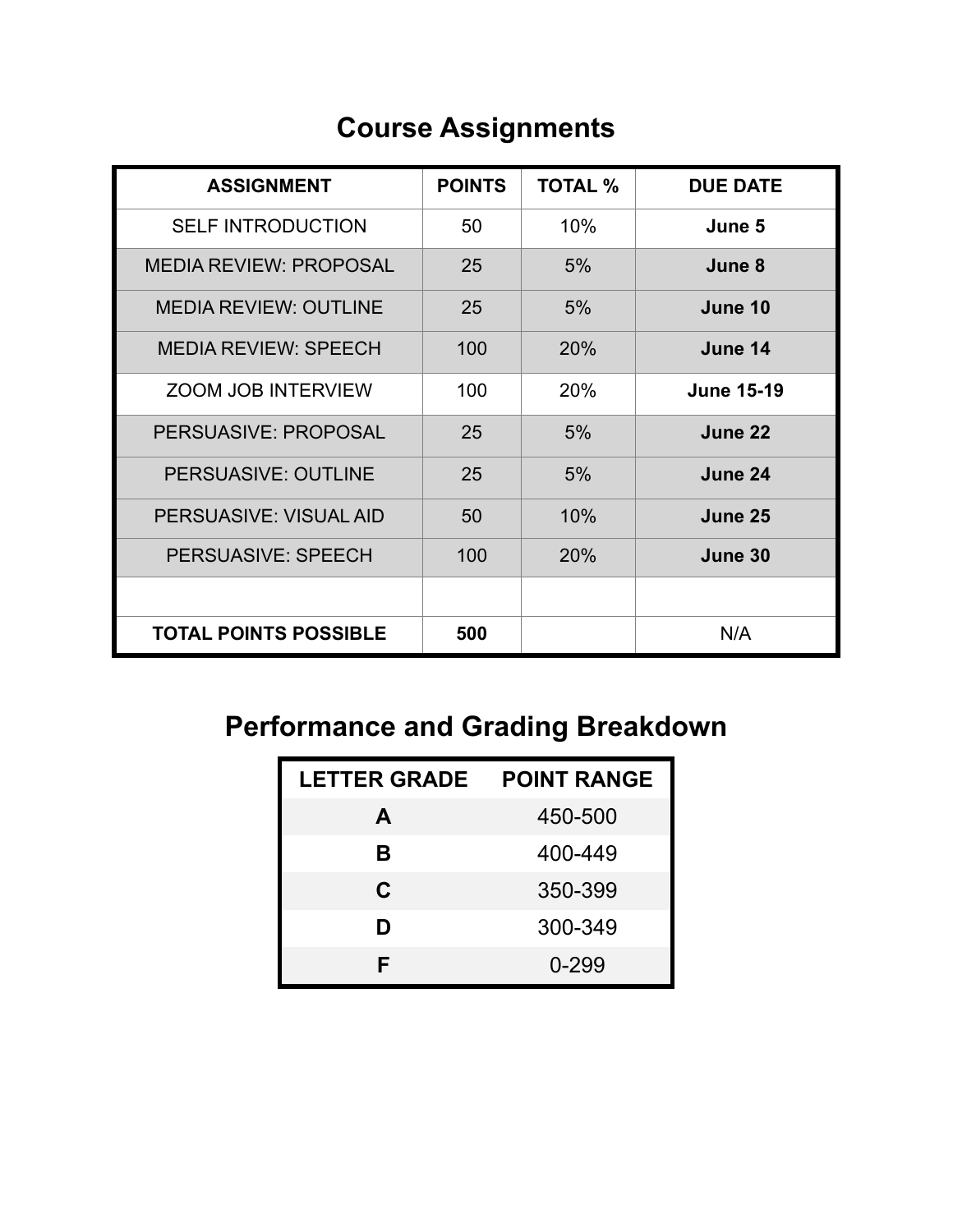

**Due:** Media Review Speech due @ 11:59 PM via Dropbox